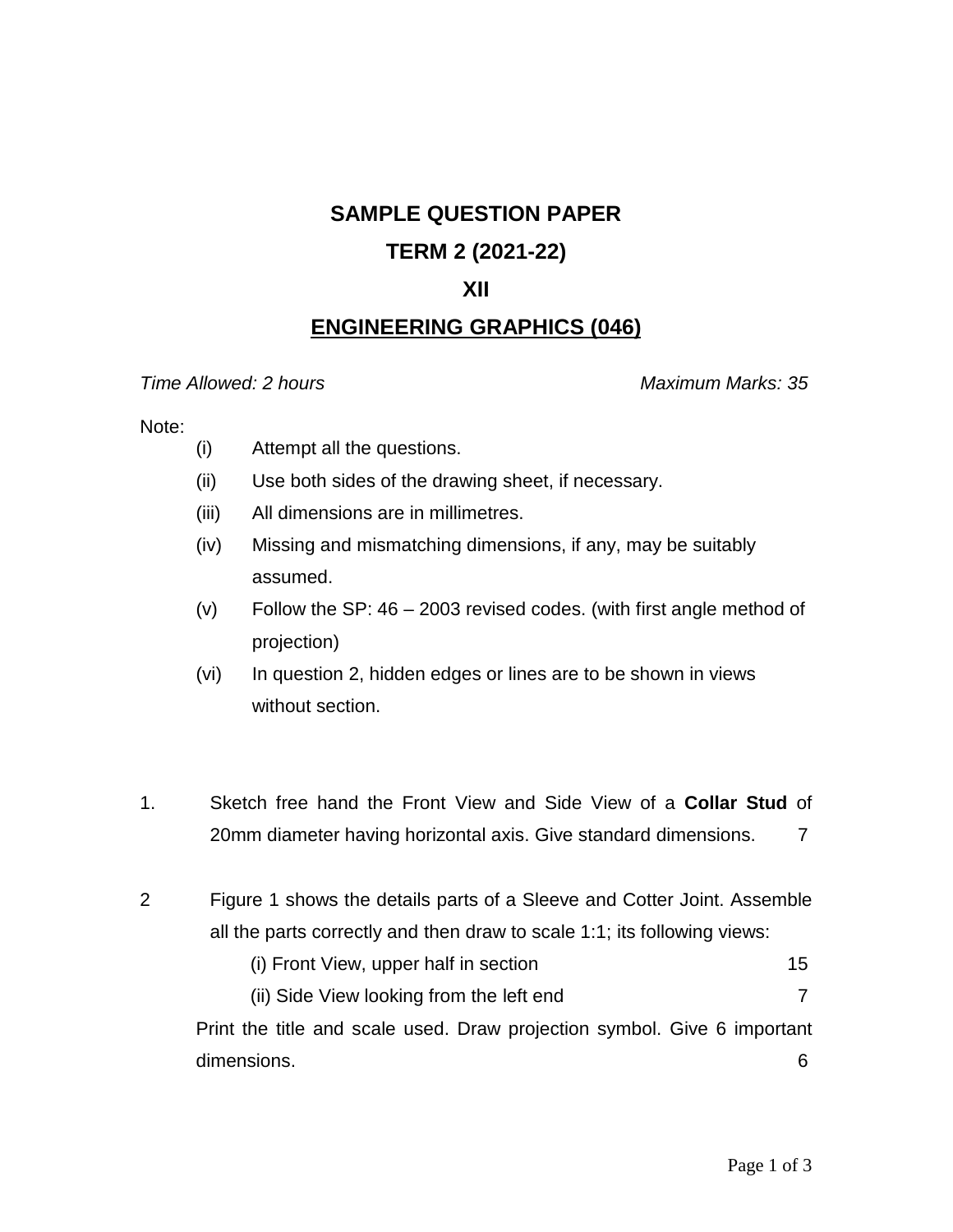

**OR**

Figure 2 shows the assembly of a 'Flange Pipe Joint'. Disassemble the parts correctly and then draw to scale 1:1 its following views of the following components. Keeping the same position of both Flange B and Gasket with respect to H.P and V.P.

| (i) FLANGE B                                                                |   |
|-----------------------------------------------------------------------------|---|
| (a) Front view, upper half in section                                       | 8 |
| (b) Right side view                                                         | 8 |
| (ii) GASKET                                                                 |   |
| (a) Full sectional front view                                               | 3 |
| (b) Left side view                                                          | 3 |
| Print the titles of both and scale used. Draw the projection symbol. Give 6 |   |
| important dimensions.                                                       | 6 |